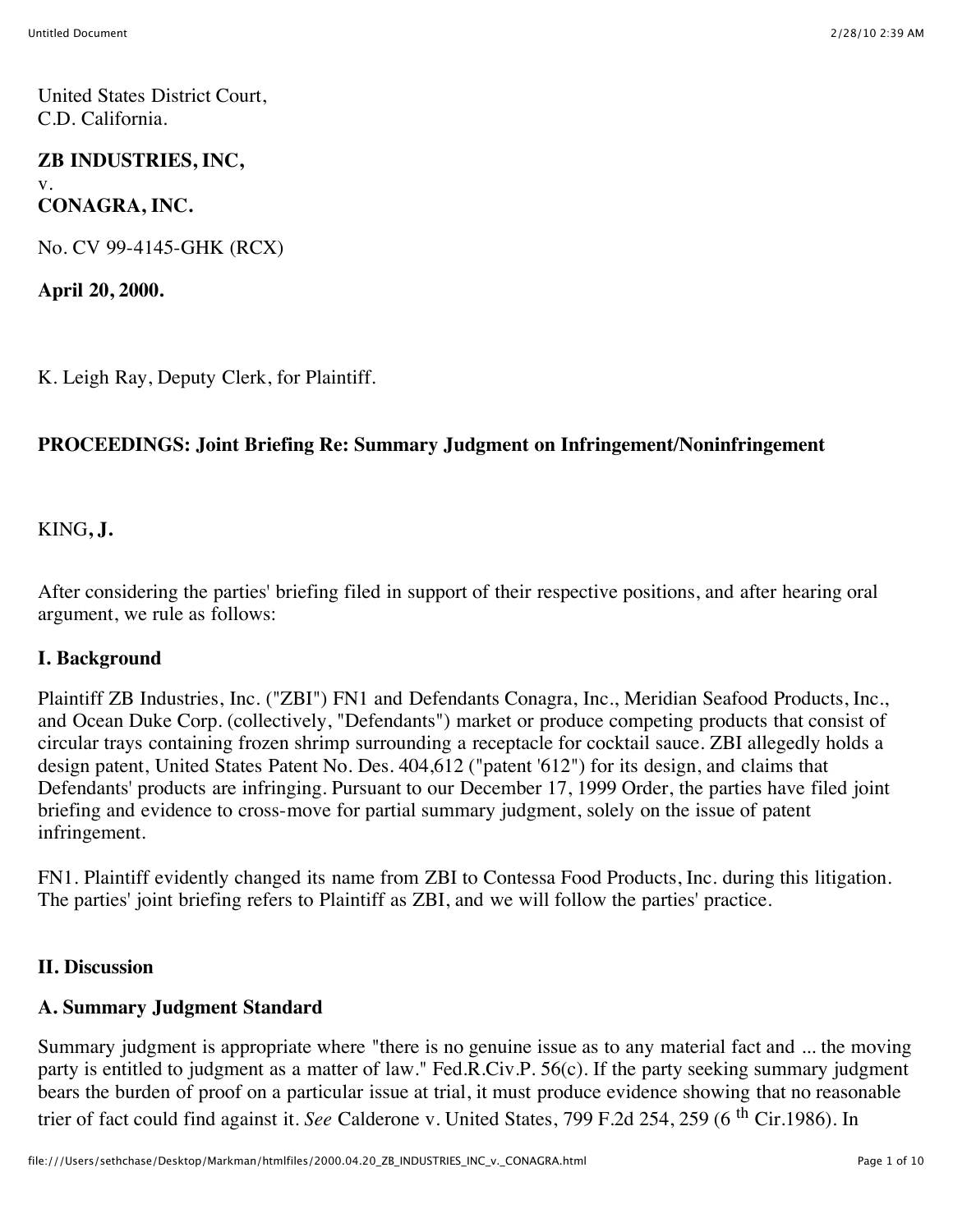contrast, if the party seeking summary judgment does not bear the burden of proof on a particular issue at trial, it need only point out to the court that its opponent's case lacks essential evidentiary support. *See* Celotex Corp. v. Catrett, 477 U.S. 317, 323-25 (1986).

# **B. Legal Standard for Design Patent Infringement**

Design patent infringement is a factual question, and the patent holder must prove infringement by a preponderance of the evidence. OddzOn Prods., Inc. v. Just Toys, Inc., 122 F.3d 1396, 1404 (Fed.Cir.1997).

The scope of a design patent's protection is narrow. *See* In re Mann, 861 F.2d 1581, 1582 (Fed.Cir.1988). "A design patent protects the nonfunctional aspects of an ornamental design as shown in the patent." Elmer v. ICC Fabricating, Inc., 67 F.3d 1571, 1577 (Fed.Cir.1995), *citing* KeyStone Retaining Wall Sys., Inc. v. Westrock, Inc., 997 F.2d 1444, 1450 (Fed.Cir.1993). In fact, "[i]t is legal error to base an infringement finding on features of the commercial embodiment not claimed in the patent." Sun Hill Indus., Inc. v. Easter Unlimited, Inc., 48 F.3d 1193, 1196 (Fed.Cir.1995).

The test for infringement involves two steps: (1) the claim must be construed to determine its meaning and scope; and (2) the claim as properly construed must be compared to the accused design. *Id.*

## **1. Claim construction**

The construction of a design patent is somewhat different from the construction of a utility patent. With a utility patent, the court must " 'arrive[ ] at an understanding of the language as used in the patent and prosecution history." ' Goodyear Tire & Rubber Co., 162 F.3d 1113, 1116 (Fed.Cir.1998), *quoting* Markman v. Westview Instruments, Inc., 52 F.3d 967, 981 (Fed.Cir.1995) (en banc). With a design patent, the process of claim construction "must be adapted to the practice that a patented design is claimed as shown in its drawing. There is usually no description of the design in words [.]" Goodyear, 162 F.3d at 1116, *citing* 37 C .F.R. s. 1.153(a) ("No description, other than a reference to the drawing, is ordinarily required. The claim shall be in formal terms to the ornamental design for the article (specifying name) as shown, or as shown and described. More than one claim is neither required nor permitted.").

In construing a design patent's claim, we should take note of "the ornamental features that produce [] the overall ... appearance of the design," thereby limiting "the scope of the patent to its overall ornamental visual impression, rather than to the broader general design concept" of the type of article that the patent represents. OddzOn, 122 F.3d at 1405.

Here, ZBI's '612 patent includes five drawings, which show various perspectives of a circular tray containing shrimp. Jt. Ex. 1. The arrangement of shrimp on the tray is shown in detail in Figures 1-3. Figures 4 and 5 do not show the arrangement of shrimp. Figure 4 shows the underside of the tray and Figure 5 shows a cross-section of the tray, with an outline where the shrimp would be.

Figures 1-3 show that the shrimp are arranged in two concentric circles. Each shrimp nests in the crook of the shrimp next to it, with its head pointed toward a central cup-like receptacle and its tail pointed toward the edge of the tray. The two circles of shrimp overlap each other, so that the hindquarters of the shrimp on the inner, upper circle appear to be resting on the heads of the shrimp in the outer, lower circle. The tail of each shrimp in the outer circle rests against or near the inner surface of the edge of the tray. Viewed from above, as in Figures 1 and 2, the arrangement conveys the impression of a clockwise-turning wheel of overlapping shrimp. Viewed from the side, as in Figure 3, the shrimp form a mound that slopes downward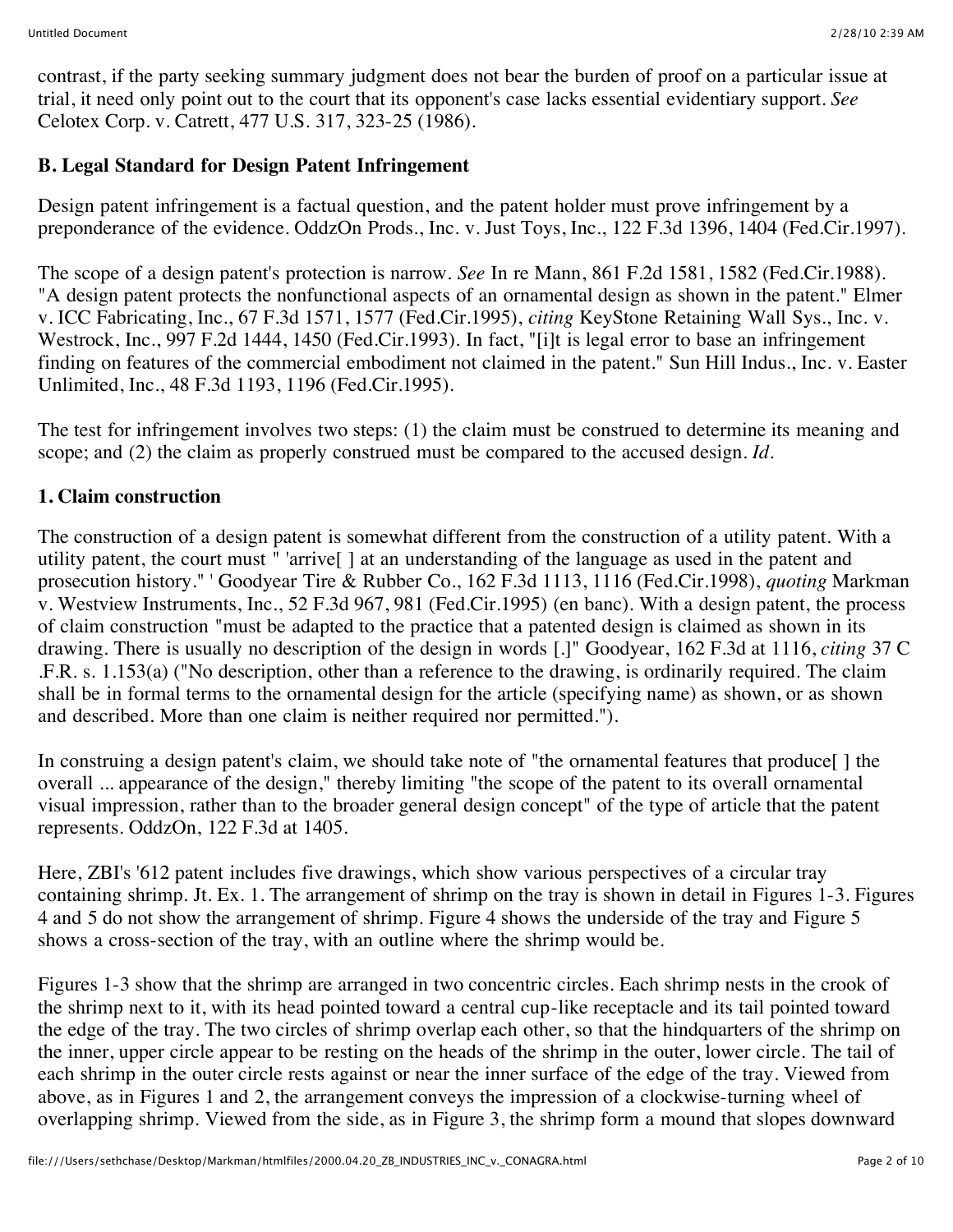from the cup-like area toward the edge of the tray.

The underside view of the tray in Figure 4 shows a pattern of concentric circles. The cross section in Figure 5 shows that just outside the lip of the central cup, a short shelf begins. That shelf then drops down to a second, broader shelf. This second shelf slopes downward toward a shallow channel running along the inside edge of the tray. The edge of the tray rises up from this channel and then turns down on its outer side to form a small lip.

In sum, patent '612 claims a tray of a certain design, as shown in Figures 4-5, containing shrimp arranged in a particular fashion, as shown in Figures 1-3.FN2

FN2. At oral argument, Defendants acknowledged that a patent could protect the combination design of a tray containing a particular arrangement of shrimp. *See* Transcript of March 8, 2000 Hearing ("Tr.") 48:8- 12. They suggested, however, that an arrangement of shrimp alone could not be the proper subject of a design patent, because the arrangement would not constitute an "article of manufacture" under 35 U.S.C. s. 171. *See* Tr. 18:9-14, 19:1-8. To the extent that Defendants' argument is intended to contest the validity of the '612 patent, it is irrelevant to the present motion; the parties, for whatever reason, agreed to set aside validity and other issues for the time being and argue only the infringement issue. To the extent that Defendants are asserting that we should consider both the arrangement of shrimp and the design of the underlying tray in construing the '612 patent, we agree with them: By its own terms, the '612 patent claims "the ornamental design for a serving tray with shrimp," Jt. Ex. 1, and we must consider the overall ornamental appearance of the design as shown by all five of the patent's figures. *See* Elmer, 67 F.3d at 1577- 78; Keystone, 997 F.2d at 1450.

# **2. Comparison to the Accused Device**

The comparison is a two-step process: "The patentee must prove both [1] substantial similarity and [2] appropriation of the 'point of novelty." ' Sun Hill, 48 F.3d at 1197. In other words, to conclude that Defendants' design infringes patent '612, we first must find that the overall appearances of the two designs are substantially similar, and then we must find that the similarities encompass the point or points of novelty that set patent '612 apart from the prior art. *See* Goodyear, 162 F.3d at 1118. We must consider the substantial similarity and point of novelty tests separately. Unidynamics Corp. v. Automatic Prods. Int'l, Ltd., 157 F.3d 1311, 1324 (Fed.Cir.1998).

### **a. Substantial similarity: Ordinary Observer Test**

To conclude that patent '612 and Defendants' designs are substantially similar, we must determine that an ordinary observer would be confused by the similarity of the designs' ornamental features.

[I]f, in the eye of an ordinary observer, giving such attention as a purchaser usually gives, two designs are substantially the same, if the resemblance is such as to deceive such an observer, inducing him to purchase one supposing it to be the other, the first one patented is infringed by the other.

Gorham Co. v. White, 81 U.S. 511, 528 (1871).

The patented and accused designs need not be identical for infringement to occur, OddzOn, 122 F.3d at 1405. Nonetheless, "[d]ifferences in the design are relevant, as well as similarities, in determining whether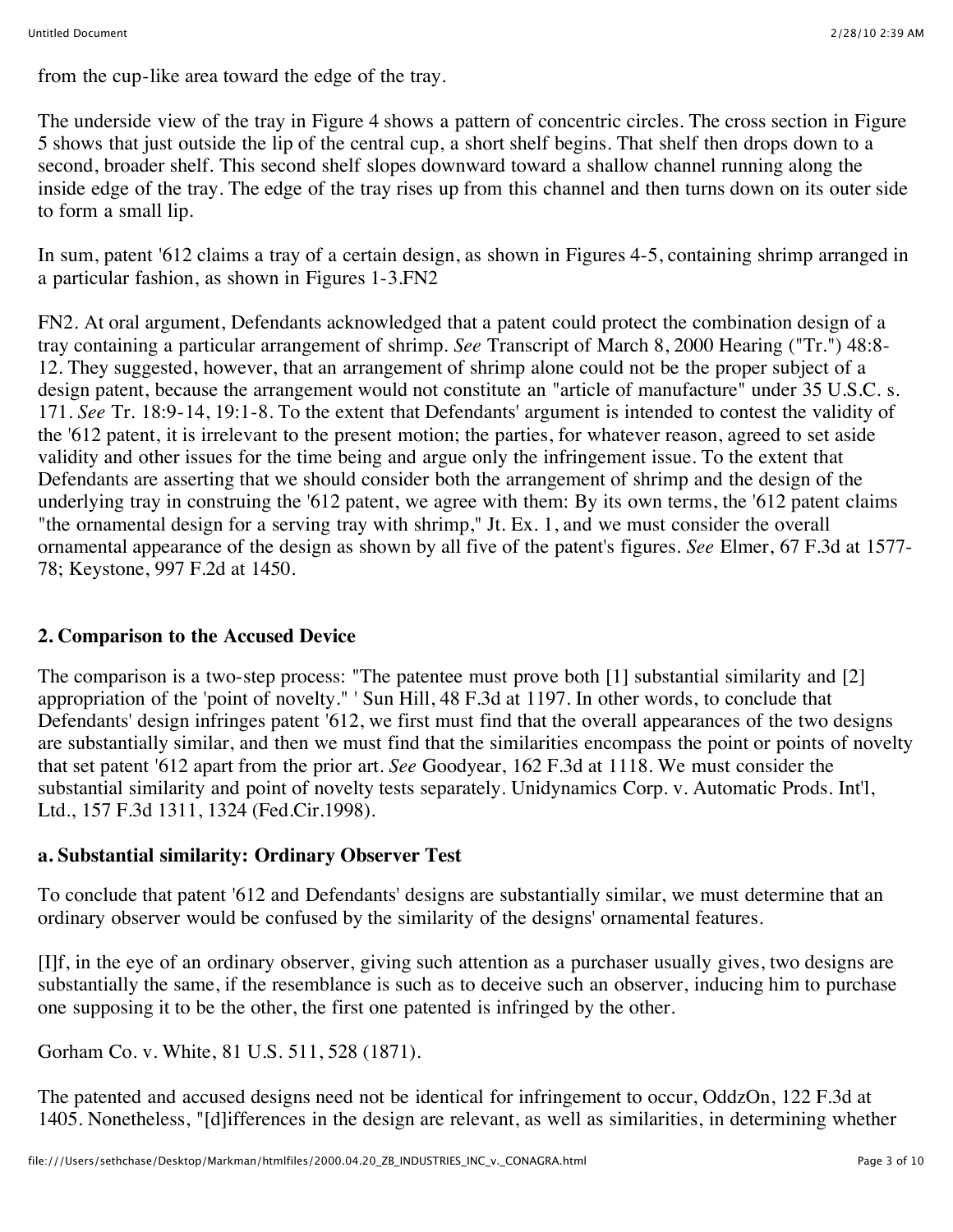[the ordinary observer] would be deceived." Goodyear, 162 F.3d at 1117. "It is the appearance of a design as a whole which is controlling in determining infringement. There can be no infringement based on the similarity of specific features if the overall appearance of the designs are dissimilar[.]" OddzOn, 122 F.3d at 1405.

Defendants' accused products are very similar in overall appearance to patent '612, including the appearance of both the shrimp arrangement and the underlying tray. The parties have submitted photographs of top and bottom views FN3 of several sizes of Defendants' products, marketed under four brand names (Gold Star, Meridian, Black Tie, and Singleton). Jt. Exs. 4-9, 13. The photographs show Defendants' products as they appear for sale: the trays have shrimp on them, and the products are wrapped in plastic for freezer storage.

FN3. The undersides of Defendants' trays actually are not visible in the photographs, because they are covered by the plastic wrapping and a sticker that displays thawing instructions, ingredients, and nutritional information. *See, e.g.,* Jt. Exs. 7, 8, 9.

Although not all of the photographs convey a clear impression of the appearance of Defendants' products,FN4 there is no question that the arrangement of shrimp in Defendants' products is nearly identical to the arrangement shown in patent '612. Each of Defendants' products contains two concentric circles of overlapping shrimp, with their heads pointing toward a central cup of cocktail sauce and their tails abutting or near the outer edge of the tray. *See, e.g.,* Ex. 7 (Black Tie tray). To the extent that it is possible to make out three-dimensional features from the photographs, it appears that Defendants' shrimp, like the '612 shrimp, form a mound that slopes downward toward the tray's outer rim. *See* id.

FN4. For example, frost on the inside or outside of the packaging of Defendants' photographed products sometimes makes it difficult to see to what extent the shrimp overlap. *See, e.g.,* Jt. Ex. 5.

Indeed, Defendants have raised no credible argument that the arrangement of shrimp in their products looks any different from the arrangement shown in patent '612. In their briefing, Defendants state that their shrimp are arranged clockwise while ZBI's are counterclockwise, Jt. Brief at 55, but even if this de minimis alleged difference could have any bearing on the substantial similarity inquiry, the truth is that the shrimp in several of the accused products actually are arranged counterclockwise. *See* Jt. Exs. 5, 7. In oral argument, Defendants contended that there might be a difference in the appearances of the shrimp arrangements only after we suggested that the shrimp on Defendants' trays might drape over each other in a slightly different way from the shrimp shown in patent '612. *See* Transcript of March 8, 2000 Hearing ("Tr.") 46:12-19; 51:16-22. There is no evidence that an ordinary observer would perceive any difference in the draping of the shrimp.

Having all but conceded that the arrangement of shrimp in the competing designs is substantially similar, Defendants emphasize minor structural differences between their *trays* and the tray in patent '612. The parties have submitted a sample of one of Defendants' trays, without shrimp. Jt. Ex. 101. Like the '612 design, Defendants' tray is circular, contains a central cup-like area, an area to rest the shrimp, a shallow channel running near the outside of the tray, and a raised lip at the outer edge. Unlike patent '612, Defendants' tray appears to have only one shelf for the shrimp to rest on; although there is a short ledge between the shelf and the rim of the central cup on Defendants' tray, this ledge is not as broad as the top shelf in the '612 drawings appears to be.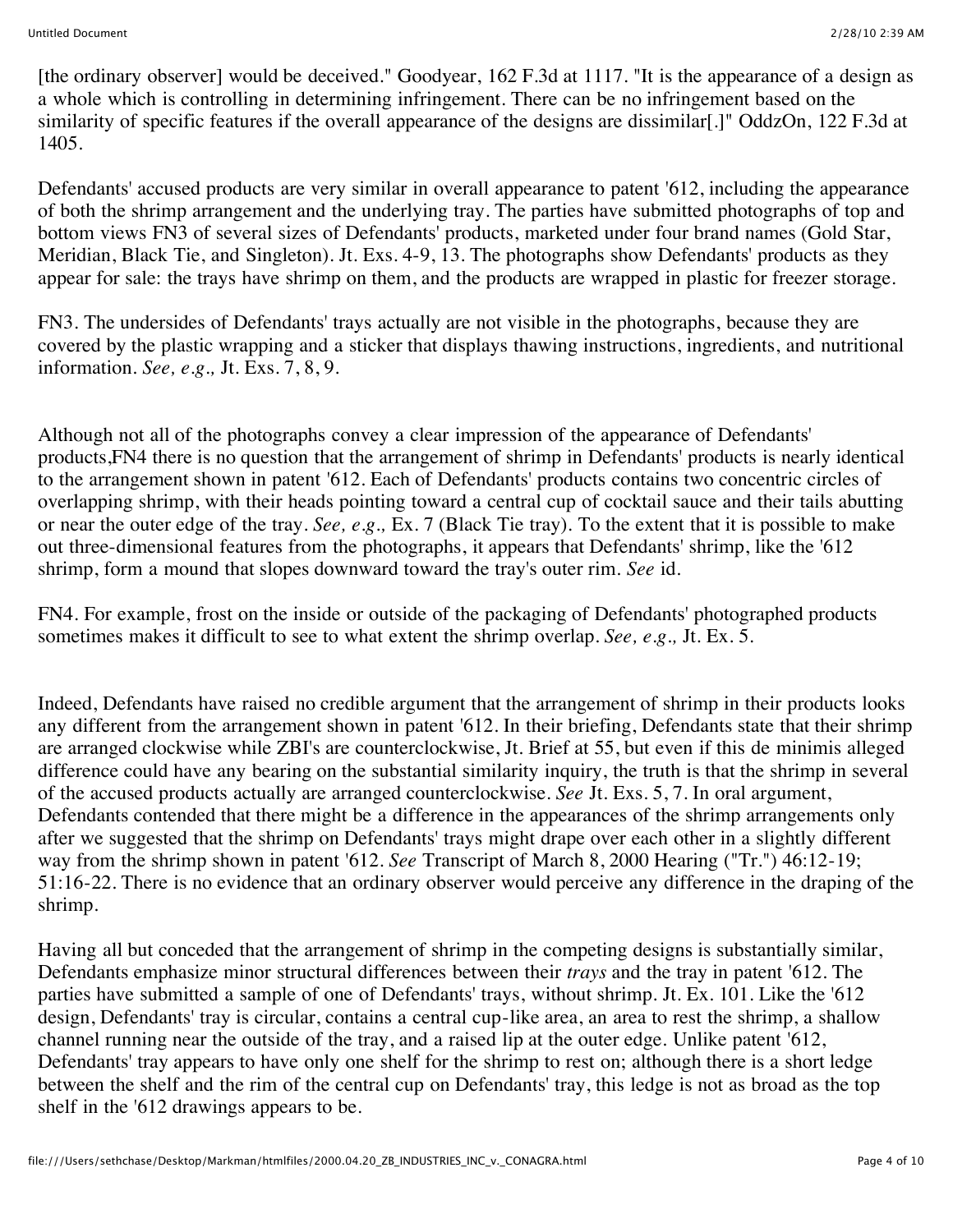Defendants introduce declarations purporting to point out other structural differences between their trays and the tray shown in patent '612. Robert Anders, a professor of industrial design, points out that the shelf on Defendants' tray is broken into 30 wedge-shaped areas by grooves that radiate out from the center of the tray. *See* Anders Decl. para. 11.01.1. No such grooves appear in the '612 drawings. Anders purports to identify other differences, including: (1) the outer edge of the accused trays extends farther down than the edge of the tray in patent '612; (2) the cup area of the accused trays is proportionately wider than that of patent '612; and (3) the tails of the shrimp touch the outer edge of the tray in the accused designs, while they do not touch the edge in patent '612 .FN5 Id. Based on differences such as these, Anders opines that an ordinary observer would not find the competing designs to be substantially similar. Id.

FN5. In fact, though, it is not possible to conclude from the '612 figures whether the tails of the shrimp touch the rim of the tray or not. *Compare* Jt. Ex. 1 fig. 1 (appearing to show shrimp tails touching rim) *with* fig. 2 (different perspective suggesting that tails do not quite touch rim).

The opinion of a design expert, however, is usually a poor proxy for the view of the ordinary observer, *see* Goodyear, 162 F.3d at 1117, citing Gorham, 81 U.S. at 528, and Anders' declaration in particular has little probative value because he states no factual basis for concluding that an ordinary observer would focus attention on any of the features he emphasizes. Anders simply states that "[i]n forming my opinion, I have considered the nature of an ordinary observer's decision in selecting and choosing frozen shrimp for purchase." *Id.* para. 11.01.2. In fact, though, the grooves on the accused trays would be invisible to a purchaser of the frozen product, because these features would be obscured by the packaging and the shrimp. *See* Jt. Exs. 4-9, 13. More importantly, Anders makes no mention of the arrangement of the shrimp themselves, which is the subject of three of the five figures of patent '612 and surely is the most prominent design feature of the accused products at the point of purchase.

The other declarations offered by Defendants are even less probative of the ordinary observer's viewpoint. Karen Proctor, a professor of packaging science, states that Defendants' tray design "is substantially different from the design of the '612 patent," Proctor Decl. para. 15, but she offers no opinion as to the view of an ordinary observer. Indeed, her declaration barely even addresses the ornamental appearances of the competing designs. Rather, Proctor emphasizes irrelevant matters of functionality, such as the rigidity provided by the grooves in Defendants' trays and the benefits of Defendants' vacuum-packing process. *See* id. para.para. 7-8.

Thawatchal Dumrongsinsawat, one of Defendants' designers, states that he has "observed many differences between" Defendant's tray and patent '612, Dumrongsinsawat Decl. para. 4, but, like Proctor, he offers no opinion as to the view of an ordinary observer. Also like Proctor, Dumrongsinsawat emphasizes functional aspects of the competing trays, including characteristics that simply are not part of the '612 design patent, such as the trays' durability. Id. para. 5.

ZBI has produced the declaration of a consumer analyst, William Tomlinson, which states that an ordinary retail consumer would find one of Defendants' trays to be substantially similar to patent '612. Tomlinson Decl. para. 13. While we do not place great weight on this expert declaration, we note that Tomlinson, unlike Anders, at least provides a foundation for his opinion by explaining why he believes that consumers would be most likely to notice the arrangement of the shrimp rather than features of the underlying tray if he examined Defendants' product in a retail environment. Id. para.para. 8-10.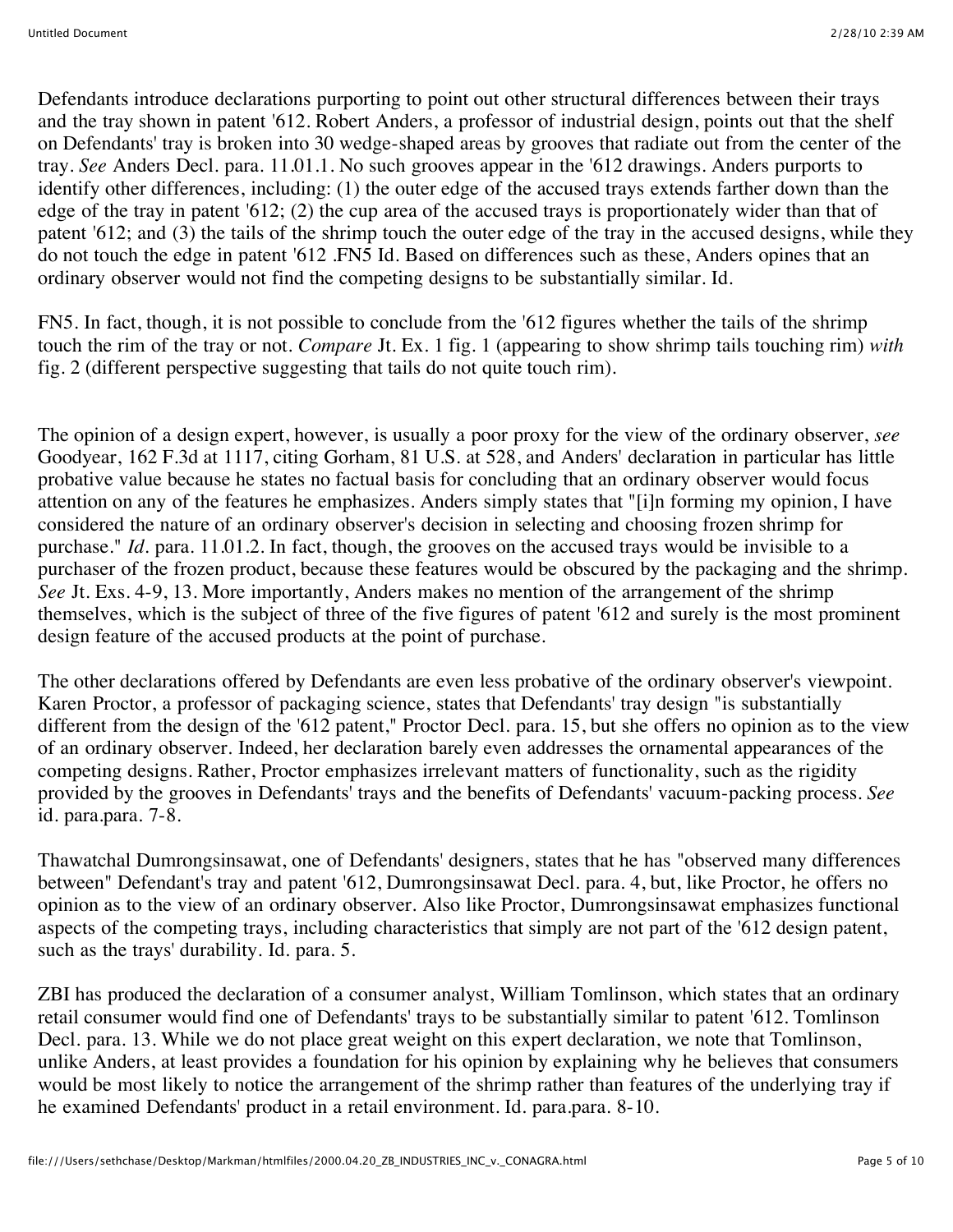We conclude that any reasonable finder of fact, applying the ordinary observer test, would find that Defendants' accused products are substantially similar in overall ornamental appearance to the design protected by patent '612. Even if we compared only the competing products' trays, without considering the arrangement of shrimp, we would be hard-pressed to conclude that an ordinary observer would find the products sufficiently dissimilar to prevent a finding of infringement. As a matter of law, however, we must consider both the underlying trays *and* the arrangement of shrimp, because the drawings of patent '612 depict a tray with a particular, distinctive arrangement of shrimp on it. Jt. Ex. 1; *see* Keystone, 997 F.2d at 1450 ("A patented design is defined by the drawings in the patent, not just one feature of the claimed design."). While the tray's features are relevant to the infringement analysis-they are, after all, depicted in figure 5 of the '612 patent-they cannot, contrary to Defendants' contentions, form the entire basis for our substantial similarity analysis. *See* Keystone, 997 F.2d at 1451 (holding that court could not base substantial similarity solely on face of patented block, but had to consider all the features shown in the patent, as they would be seen by a purchaser of the block).

Indeed, we must bear in mind that the attention of the ordinary observer at the point of sale is far more likely to focus on the arrangement of shrimp than minor features of the structure of the underlying tray, for the simple reason that the shrimp cover and obscure most structural features of the tray-a fact reflected in the '612 drawings. Jt. Ex. 1, figs. 1-3, 5. This supports our conclusion that the structural differences between Defendants' and Plaintiff's trays are so minor that they cannot defeat a finding of substantial similarity, in light of the fact that the trays share key characteristics such as shape, a central cup, a shallow channel running inside the rim, and a folded outer lip, and given that there is no evidence of any dissimilarity in the respective arrangements of shrimp. Any finder of fact who did not find substantial similarity would be improperly insisting on complete identity of design. *See* OddzOn, 122 F.3d at 1405 ("The patented and accused designs do not have to be identical for design patent infringement to be found.").

This is true regardless of whether we adopt ZBI's contention that "the ordinary observer is a retail consumer shopping at a typical grocery store with a frozen food section interested in purchasing frozen shrimp products," Pl.'s Conclusions of Law para. 10, or Defendants' assertion that the "ordinary observer" should include "general purchasers of shrimp trays," caterers, and seafood distributors. Jt. Brief 56:22-25.

It may be true that professional buyers such as caterers and seafood distributors would notice differences in design that other observers might overlook. *See* Goodyear, 162 F.3d at 1117. Here, though, ConAgra's representative testified that Defendants sell their shrimp trays both to retail outlets and food service distributors. Jt. Ex. 3, Stone Depo. 24:2-9. This suggests that at least some of the observers of Defendants' trays at the point of final sale are retail consumers purchasing the trays for personal use.

Moreover, the evidence shows that United States consumers, no matter what their level of discernment, do not see the underlying features of Defendants' trays at the point of sale. ConAgra's representative testified that Defendants' trays are assembled, prepared, and frozen for shipping to the U.S. in Thailand, and that the product is not altered in any way after it reaches the U.S. Jt. Ex. 3, Stone Depo. 49:1-50:6. Although Defendants seemed to suggest in oral argument that their trays might be viewed at trade shows in the U.S. without shrimp on them, they acknowledged that they presented no evidence of this. Tr. 56:23-57:20.

In sum, our infringement inquiry must consider the combination of shrimp and tray, because patent '612 depicts both a tray and a specific arrangement of shrimp, and Defendants' products are marketed as trays containing shrimp. Applying the ordinary observer test to the overall appearance of the combination design,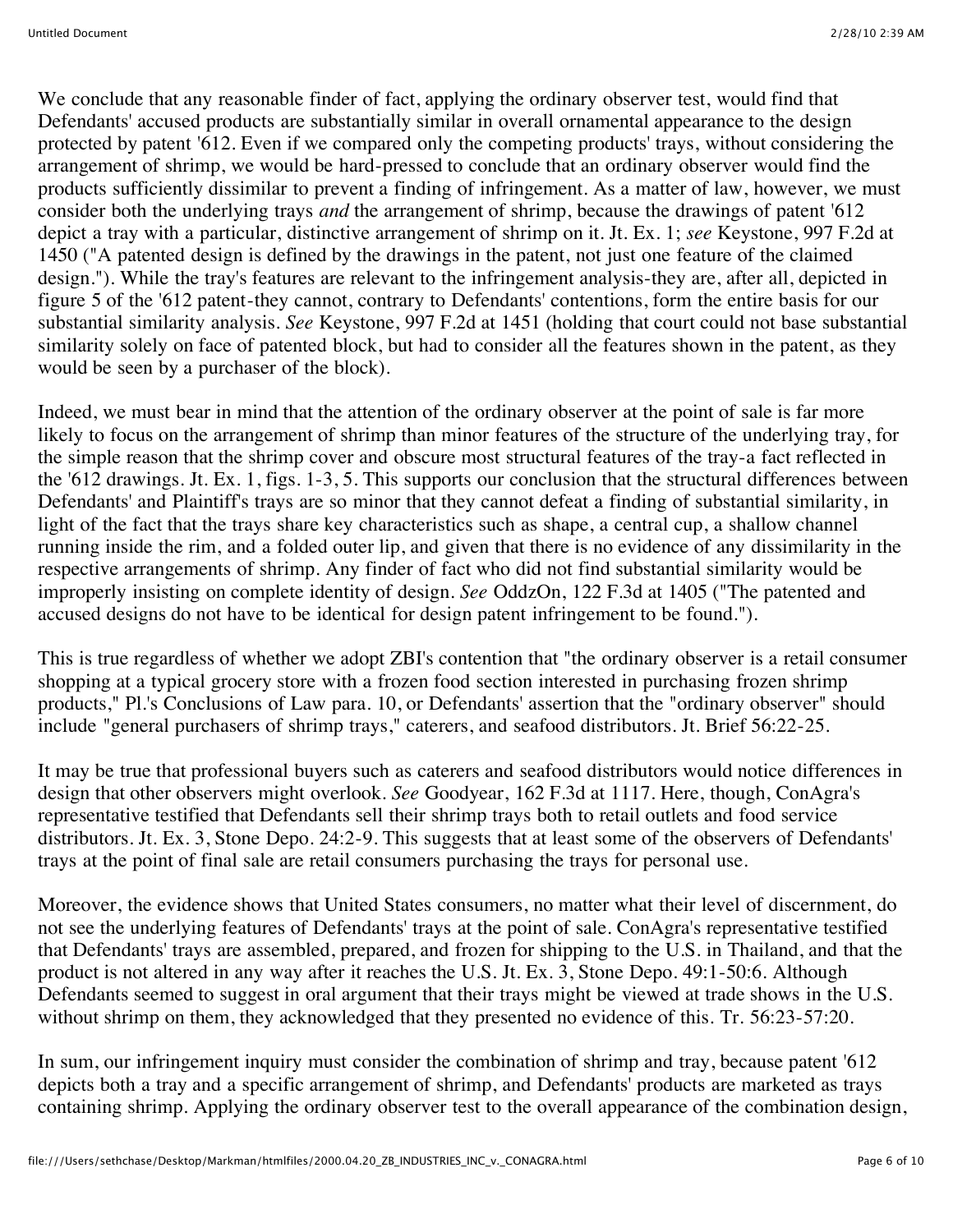we hold that any reasonable fact finder would conclude that the competing designs are substantially similar despite the minor differences in tray structure.

# **b. Point of Novelty Test**

Beyond the ordinary observer test for measuring substantial similarity, "design patent infringement requires that the accused product 'appropriate the novelty in the patented device which distinguishes it from the prior art." ' Sun Hill, 48 F.3d at 1197, *quoting* Litton Sys., Inc. v. Whirlpool Corp., 728 F.2d 1423, 1444, 221 USPQ 97, 109 (Fed.Cir.1984).

It is not proper to "evade the point of novelty test by relying on the claimed overall design as the point of novelty." Sun Hill, 48 F.3d at 1197. Nonetheless, the Federal Circuit has suggested that a point of novelty may "reside[ ] in the overall appearance of the combination" of features in the patented design. *See* L.A. Gear, Inc. v. Thom McAn Shoe Co., 988 F.2d 1117, 1126 (Fed.Cir.1993).

Here, Defendants suggest that the arrangement of shrimp in patent '612 cannot constitute a point of novelty because the placement of food on a tray is not a patentable "article of manufacture" under 35 U.S.C. s. 171. *See* Tr. 47:18-48:19. This is a validity argument. As discussed in note 2, the peculiar posture in which the parties have brought their motions precludes us from addressing any issue other than infringement; we must assume for the moment that patent '612 is valid. *See* Defs.' Conclusions of Law para. 1 (stating that Defendants do not contest the validity of patent '612 for purposes of this motion).

ZBI contends that the point of novelty in patent '612 lies in the annularly arranged, overlapping shrimp, which form a mound that slopes downward from the central cup area toward the outer rim of the tray. *See* Pl.'s Statement of Facts para. 5. Our inquiry, then, focuses on whether the prior art as shown in the record contains this alleged point of novelty.

(1) Serving trays. The parties have produced copies of design and utility patents and other representations of trays that are cited as prior art in patent '612. Jt. Ex. 18. None of the drawings in the prior art patents appears to depict a serving tray with shrimp. Some of the prior art trays resemble '612 in that they are circular with a central receptacle. *See, e.g.,* Jt. Ex. 18 at 249, Des. 304,659 (combined chip and salsa server); id. at 308, Pat. 1,949,285 (service tray). Others are designed, like patent '612, to contain seafood. These trays are meant to hold oysters, though, not shrimp, and the particular arrangement of oysters either is not depicted or does not resemble the overlapping arrangement of shrimp shown in patent '612. Most of the oyster trays are divided into compartments, unlike the shrimp trays at issue here. *See, e.g.,* Jt. Ex. 18 at 301, Pat. 947,373.

The record also contains copies of photos of other circular trays with center receptacles labeled as "shrimp trays." Jt. Ex. 18 at 396-99. None of these trays is shown with shrimp on it, and it appears that the shrimp trays depicted could not hold an arrangement of shrimp similar to the one in patent '612. The central cup of each of these other shrimp trays is wide, so the outer ring area for holding shrimp appears to be too narrow to contain two overlapping circles of shrimp.

(2) ZBI's '120 utility patent. Defendants argue that '612's point of novelty is minimal or nonexistent because a prior ZBI invention, utility patent 5,869,120 ("patent '120"), captured the supposedly novel, ornamental elements of patent '612.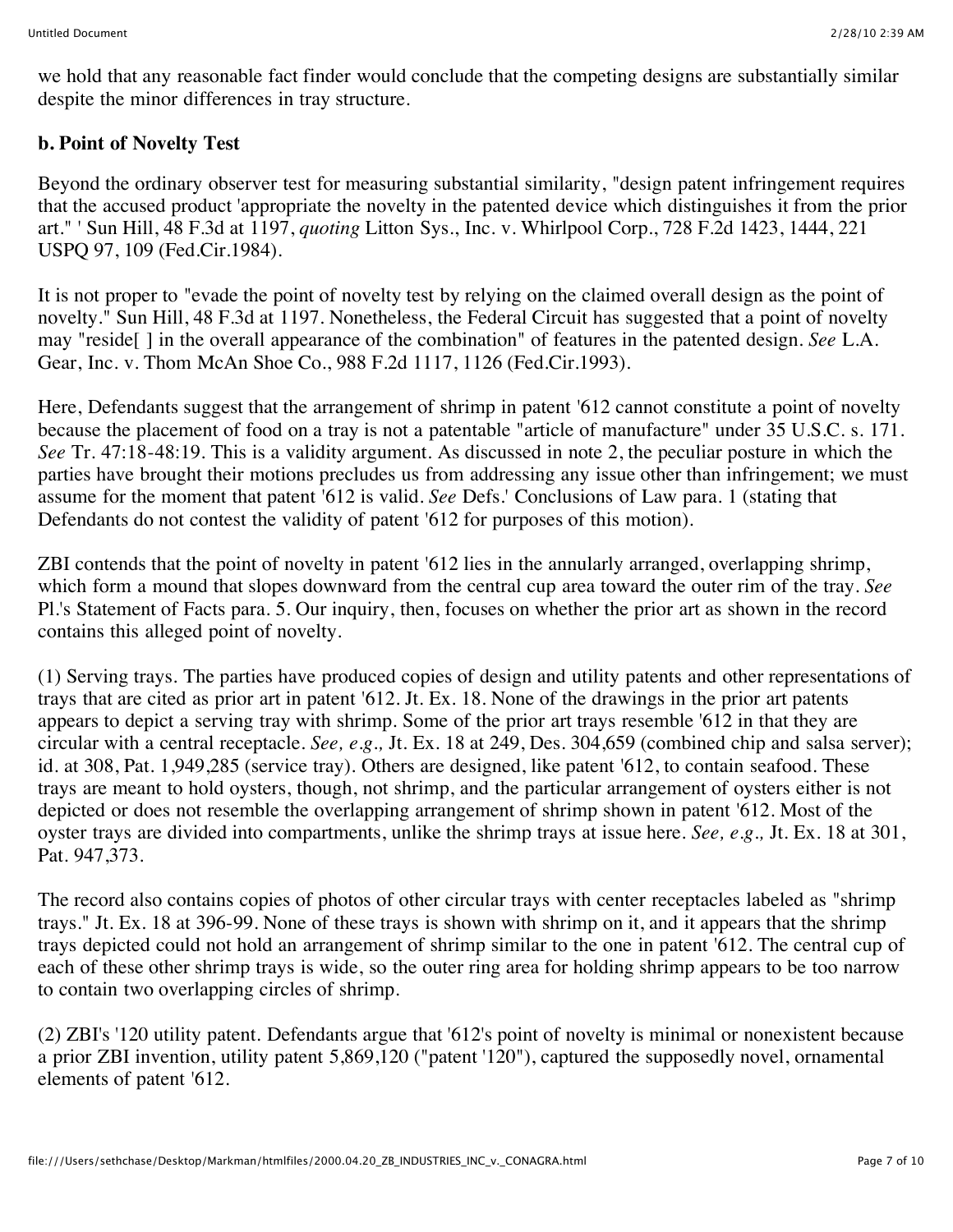Patent '120 discloses a circular tray with a central cup. Jt. Ex. 19. The drawings of the embodiment of the patent show two concentric annular surfaces around the central cup. Each surface holds shrimp placed in a nesting fashion, with their tails facing out and their heads facing in. Id. at 400.

Defendants point out that the Patent and Trademark Office ("PTO") stated to ZBI during the '120 prosecution that it was obvious from the prior art to place shrimp "flat on their sides on trays with their tails exposed." Id. at 716. The PTO also stated that "[t]he particular positioning of the shrimp on the annular surface is seen to have been an obvious matter of choice and an obvious function of personal esthetics." Id. at 787.

Neither of these PTO statements, however, discusses a pattern of overlapping shrimp such as that shown in patent '612. There are clear differences in appearance between the '120 design and the '612 design. The two surfaces of the '120 tray are apparently designed to keep the two rows of shrimp from contacting each other, and essentially produce two separate terraces of shrimp. The '612 design, by contrast, shows the two rows of shrimp overlapping to form a mound. Jt. Ex. 1. Overlapping shrimp would appear to defeat one of the purposes of the '120 patent, which was to enable users of the tray to grasp each shrimp by the tail without touching the adjacent shrimp. Jt. Ex. 19 at 404.

(3) ZBI's '606 design patent. In 1995, ZBI began prosecuting a design patent that eventually matured into Des. 396,606 ("patent '606"). Unlike patent '612, the '606 design includes only one row of shrimp.

But when ZBI initially began prosecuting patent '606,-its drawings included a design with one row *as well as* a design with two rows. The PTO required ZBI to divide the application on the ground that the design with one row was "patentably distinct" from the design with two rows, Jt. Ex. 108 at 546, and ZBI subsequently reprosecuted the two-row design as patent '612.

Patent '606 therefore does narrow the scope of '612: It makes it clear that '612 would not protect a design with only one row of shrimp. But the PTO's statement also suggests that the inclusion of two rows of shrimp rather than one can constitute a point of novelty from the prior art.

(4) Paradise tray. This is a circular plastic tray with a center cup-like area and a broad annular surface. Jt. Ex. 111. The surface is cut with linear grooves that separate the surface into numerous wedge-shaped areas. There appears to be only one level; there is no ledge to speak of between the annular surface and the lip of the central cup.

The tray was created by Paradise, Inc. according to the declaration of Paradise's president. Gordon Decl. para.para. 6-7. Paradise designed the tray in 1985 for a company called Treasure Isle, id. para. 6, which, Gordon believes, is no longer in business, id. para. 9. Gordon believes that "Treasure Isle offered for sale and sold the shrimp trays with frozen shrimp placed on their sides around a cup of cocktail sauce." Id. para. 8.

Defendants offer no evidence that shrimp were placed on the Paradise tray in two overlapping rows to form a mound, with their tails pointed out and their heads pointed in. As a result, the Paradise tray does not provide evidence that such an arrangement of shrimp was not novel to patent '612.

(5) Other shrimp trays. The record contains representations of frozen products called "shrimp rings," Jt. Ex. 19 at 411-14, which appear to have been introduced as prior art in the prosecution of ZBI's patent '120.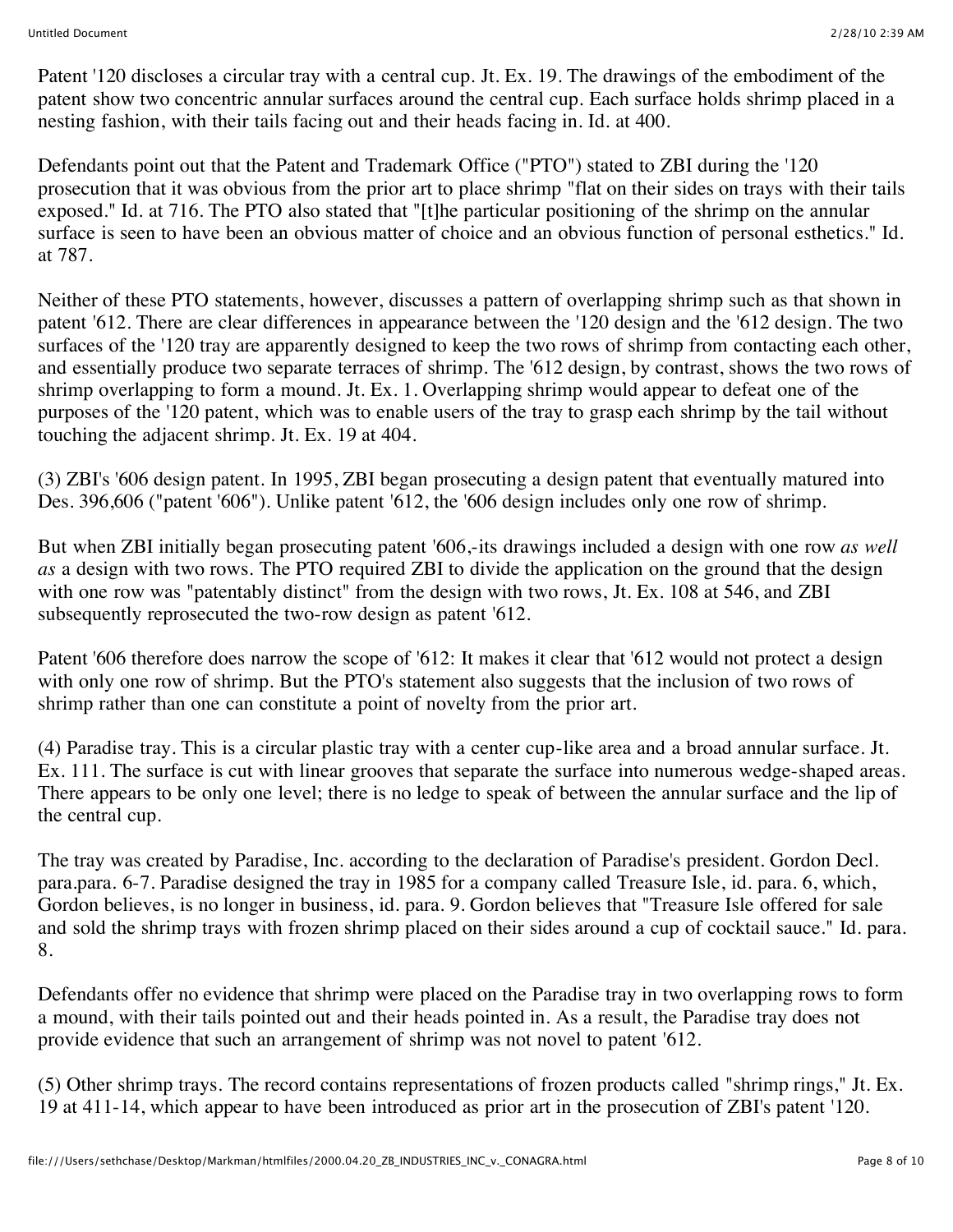The shrimp are arranged on their tips (rather than on their sides) in a ring arrangement around a central cup of cocktail sauce. None of the representations appears to depict two overlapping circles of shrimp.

(6) Defendants' prototypes. The record also contains copies of photographs of products created by Defendants other than the accused products. Jt. Ex. 14. Although the quality of the copies is poor, some of the products evidently do show overlapping circles of shrimp.

A representative of Defendant Ocean Duke acknowledged in his deposition, however, that these designs were prototypes that were marketed, if at all, only after ZBI began prosecuting patent '606 in 1996 (with the claims that eventually became patent '612). Jt. Ex. 12, Lin Depo. 94:3-98:17.

In fact, ZBI evidently was selling a '612-type product in 1995, Blazevich Decl. para.para. 4-5, and Lin admitted that Defendants probably had examined a ZBI tray during the design process, although he did not state that it was a tray with the features of the '612 design. Lin Depo. 59:19-24; 103:15-22.

(7) King Kullen tray. With their supplemental brief, Defendants introduced the declaration of Eric Sciulla, a seafood purchasing executive. Sciulla states that in the mid-1980s, he arranged a tray of shrimp that is pictured in a brochure for the grocery chain King Kullen. Jt. Exs. 122, 123.

The parties disagree on whether the evidence shows that Sciulla or King Kullen actually produced the depicted design in the 1980s, rather than within the last few years. We need not address these arguments because the designs in the brochure simply do not resemble the '612 design. The brochure shows multi-level trays of thawed shrimp, with lettuce between the levels. The shrimp do not overlap to form a mound. Patent '612 discloses shrimp overlapping to form a mound, without lettuce.

(8) Proctor Declaration. One of Defendants' expert declarants asserts that she has "seen the nesting of shrimps which forms a mound (overlapping layers of shrimps placed on their sides). It is a common arrangement of shrimps." Proctor Decl. para. 16. Proctor offers no evidentiary support for this statement, and fails to identify any specific designs that she may have seen. Her statement is inadequate to show that ZBI's claimed point of novelty was disclosed by the prior art.

In sum, none of the prior art in the record discloses patent '612's claimed point of novelty, which we described above on page 10. Defendants' accused products, on the other hand, track '612's claimed point of novelty very closely. As a result, we conclude that Defendants' accused products appropriate the point of novelty of patent '612.

# **III. Conclusion**

ZBI has shown that there is no triable issue as to infringement because any reasonable trier of fact would find by a preponderance of the evidence that Defendants' accused products infringe patent '612 under both the substantial similarity and point of novelty tests. Accordingly, we GRANT ZBI's motion for partial summary judgment, and DENY Defendants' motion for partial summary judgment.

IT IS SO ORDERED.